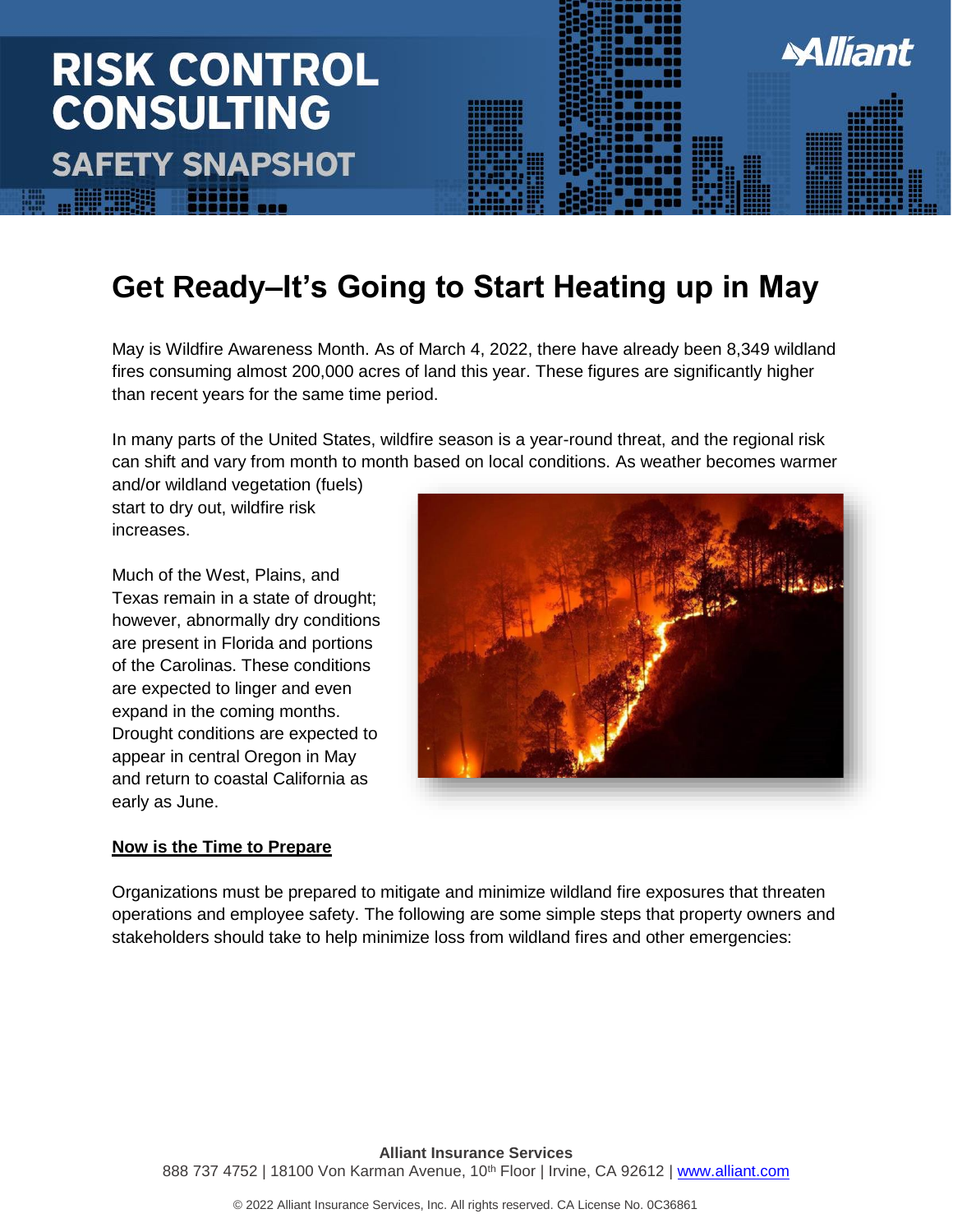## **RISK CONTROL CONSULTING SAFETY SNAPSHOT**



**Miliant** 

**Alliant Insurance Services** 888 737 4752 | 18100 Von Karman Avenue, 10<sup>th</sup> Floor | Irvine, CA 92612 | [www.alliant.com](http://www.alliant.com/)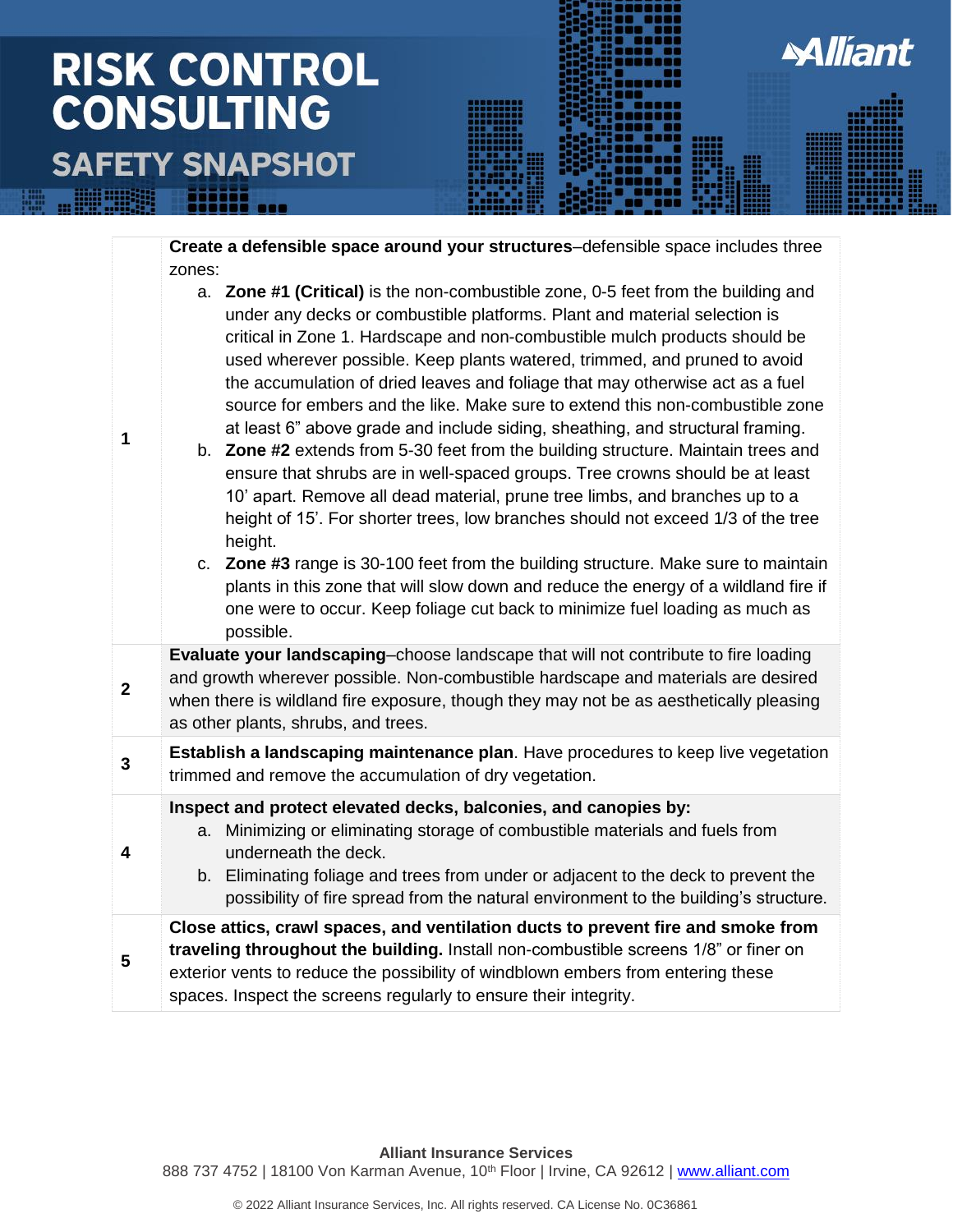## **RISK CONTROL CONSULTING SAFETY SNAPSHOT**

| 6  | <b>Prepare a disaster kit.</b> Each employee should be responsible to put together and<br>manage their own disaster kit. The kit should be able to sustain an individual for a<br>minimum of three days and include water and food, a flashlight, first aid materials,<br>batteries, moist towelettes, local maps, and a whistle at a minimum.                                                                                            |
|----|-------------------------------------------------------------------------------------------------------------------------------------------------------------------------------------------------------------------------------------------------------------------------------------------------------------------------------------------------------------------------------------------------------------------------------------------|
| 7  | Designate a clean room to offer a fresh air space to building occupants. Even if the<br>fire does not directly impact your operations, smoke and smog levels often reach<br>unhealthy levels during wildfires. Keeping vents and dampers closed and minimizing<br>outside air to maintain a "clean room" on site is desirable and may help prevent acute<br>and chronic health issues from exposure to the fire's products of combustion. |
| 8  | Track broadcasts and alerts using a computer and mobile apps, conventional<br>radio, and/or emergency radio. This is helpful to track fire progression and determine<br>when there is a safe window to leave if needed.                                                                                                                                                                                                                   |
| 9  | Mitigate negative backlash from customers by communicating with them upfront<br>about delayed deliveries or reduced hours that are a direct or indirect result of a fire.<br>Reducing customer traffic to offices, storefronts, and retail locations can also help<br>minimize road congestion, bottlenecks, and improve emergency vehicle access.                                                                                        |
| 10 | Create a written wildfire response plan-your plan should include all potential<br>emergency actions that must be taken in the event of wildland fires.                                                                                                                                                                                                                                                                                    |

**Alliant** 

A comprehensive plan will also include business contingency or continuity procedures to help ensure that your organization can get back up to operational speed as soon as possible. The more detailed and comprehensive your plan, the better you will be positioned to recover from an emergency and reduce downtime with critical operations and the loss associated with it.

Ensure that business partner agreements are cemented before a disaster strikes to prevent price gouging and guarantee needed services. At a minimum, the plan should include contingent locations, back-up power generation, and vendor and contractor agreements.

#### **Additional Resources**

- National Interagency Fire Center–Wildland Fire Potential Outlook [https://www.predictiveservices.nifc.gov/outlooks/monthly\\_seasonal\\_outlook.pdf](https://www.predictiveservices.nifc.gov/outlooks/monthly_seasonal_outlook.pdf)
- U.S. Fire Administration–Fire Prevention and Public Education <https://www.usfa.fema.gov/prevention>

**Alliant Insurance Services** 888 737 4752 | 18100 Von Karman Avenue, 10<sup>th</sup> Floor | Irvine, CA 92612 | [www.alliant.com](http://www.alliant.com/)